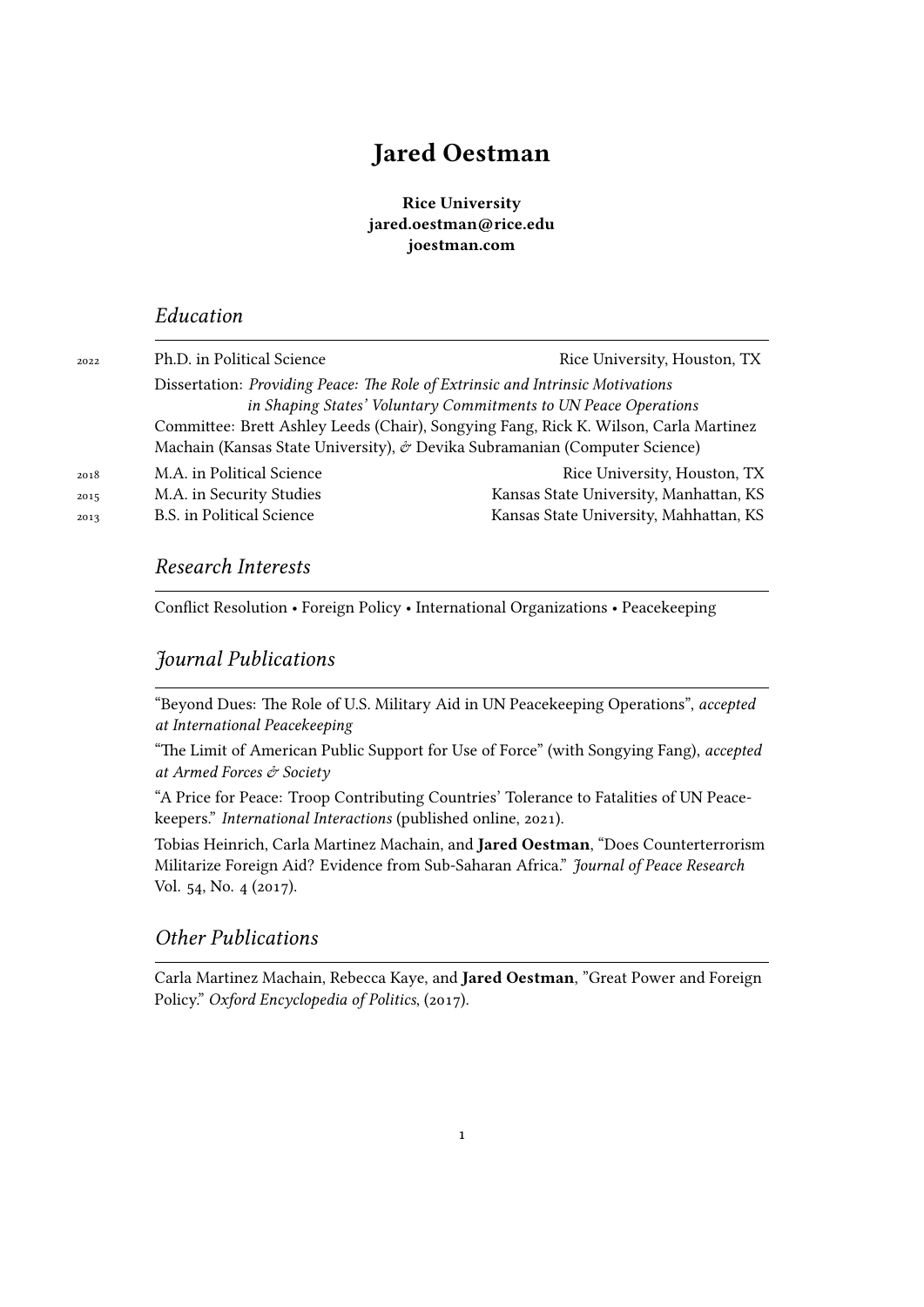## *Working Papers*

"The Effect of Biased Peacekeepers on Building Trust", (with Rick K. Wilson) *under review*

"Reliable Contributors? How Leader Change Impacts Commitments to Peacekeeping" (with Tim Passmore)

"Burden Sharing in UN Peacekeeping Operations: Who Deploys to the Frontlines?"

## *Conference Presentations*

"Burden sharing in UN peacekeeping operations: Who deploys to the frontlines?" Presented at the annual meeting of the Midwest Political Science Association. April 2022, Chicago, IL.

"Reliable Contributors? How Leader Change Impacts Commitments to Peacekeeping" (with Tim Passmore) Presented at the annual meeting of the Midwest Political Science Association. April 2022, Chicago, IL.

"Leader Strategy and Domestic Constraints in State Contributions of Peacekeepers." (with Tim Passmore). Invited to present at the annual meeting of the American Political Science Association. September 2021.

"Beyond Dues: The Role of US Military Aid in UN Peacekeeping Operations." Presented at the annual meeting of the International Studies Association. April 2021, Online.

"Peace at What Price?: Troop Contributing Countries' Tolerance to Fatalities of UN Peacekeepers." Presented at the annual meeting of the Southern Political Science Association. January 2021, Online.

"Beyond Dues: The Role of US Military Aid in UN Peacekeeping Operations." Poster presentation at the annual meeting of the American Political Science Association. September 2020, Online.

"Trust building While Peacekeeping: Do Biased Peacekeepers Undermine Trust?" (with Rick K. Wilson). Presented at the annual meeting of the Southern Political Science Association. January 2020, San Juan, PR.

"Understanding American Public Opinion toward US Military Intervention" (with Songying Fang). Presented at the Pacific International Politics Conference. July 2019, Taipei, TW.

"Peace at What Price?: Understanding Troop Contributing Countries' Tolerance to Fatalities of UN Peacekeepers." Presented at the annual meeting of the Midwest Political Science Association. April 2019, Chicago, IL.

"Drive it Like You Stole it: Military Aid, Arms Purchases, and Conflict Behavior" (with T. Clifton Morgan). Presented at the annual meeting of the Peace Science Society. November 2017, Tempe, AZ.

"The Effect of U.S. Security Assistance on Terrorism." Presented at the annual Midwest meeting of the International Studies Association. November 2014, St. Louis, MO.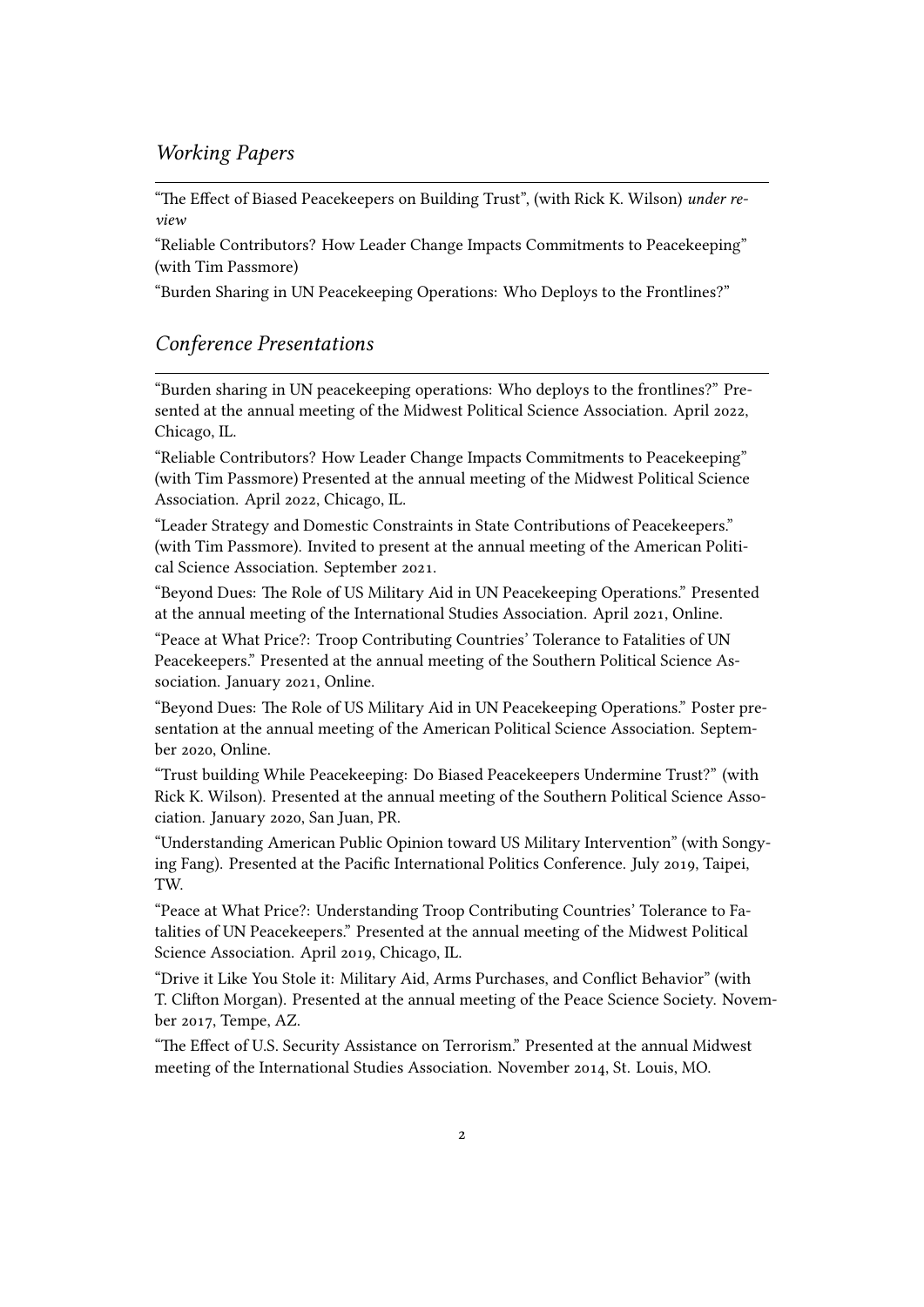"Does Counterterrorism Militarize Foreign Aid?" (with Carla Martinez Machain). Presented at the annual meeting of the Peace Science Society. October 2014, Philadelphia, PA.

"The Cost of Development: The Effect of Modernization on India's Gender Ratio." (with Daniel Berg). Presented at the annual meeting of the Midwest Political Science Association. April 2012, Chicago, IL.

#### *Teaching Interests*

International Relations • War & Politics • Conflict Management & Resolution • International Organizations • Domestic Politics  $\mathcal O$  Foreign Policy • US Foreign Policy

#### *Courses Taught*

#### 2020-*2022* Courses taught at Rice University:

- Global Crises and Politics (First-year Writing-intensive Seminar in the Program in Writing and Communication, Fall  $\acute{\sigma}$  Spring 2022)
- Introduction to International Relations (Summer 2021)
- War and Politics (Fall 2020)

## *Fellowships, Grants & Awards*

| 2022      | Rice University Department of Political Science William P. Hobby Award |
|-----------|------------------------------------------------------------------------|
| 2016-2022 | Rice University Department of Political Science Graduate Fellowship    |
| 2021-2022 | Graduate Fellow, Center for Teaching Excellence, Rice University       |
| 2017-2022 | Rice Social Sciences Research Institute Travel Grant (Awarded 5 times) |

### *Other Professional Activity*

|                        | INTERNAL                                                                                                                                                                                                                                        |  |
|------------------------|-------------------------------------------------------------------------------------------------------------------------------------------------------------------------------------------------------------------------------------------------|--|
| 2019-2020              | Graduate Student Association (GSA) Grants Committee Member, Rice University<br>Department Liaison to the Center for Teaching Excellence (CTE), Rice University<br>Graduate Student Association (GSA) Department Representative, Rice University |  |
| 2018-2021<br>2018-2019 |                                                                                                                                                                                                                                                 |  |
|                        | EXTERNAL                                                                                                                                                                                                                                        |  |
|                        | Reviewer for: International Interactions, Conflict Management and Peace Science, Interna-<br>tional Studies Review                                                                                                                              |  |
| 2022                   | Chair for lightening talk panel entitled "Global Economic Governance and International                                                                                                                                                          |  |
|                        | Finance" at the annual meeting of the Midwest Political Science Association, Chicago, IL.                                                                                                                                                       |  |
| 2021                   | Attended the Annual Ivy+ Teaching Transformations Summit (online)                                                                                                                                                                               |  |
| 2020                   | Discussant for panel entitled "Military Buildups and Expenditures" at the annual meet-                                                                                                                                                          |  |
|                        | ing of the Southern Political Science Association. San Juan, PR.                                                                                                                                                                                |  |